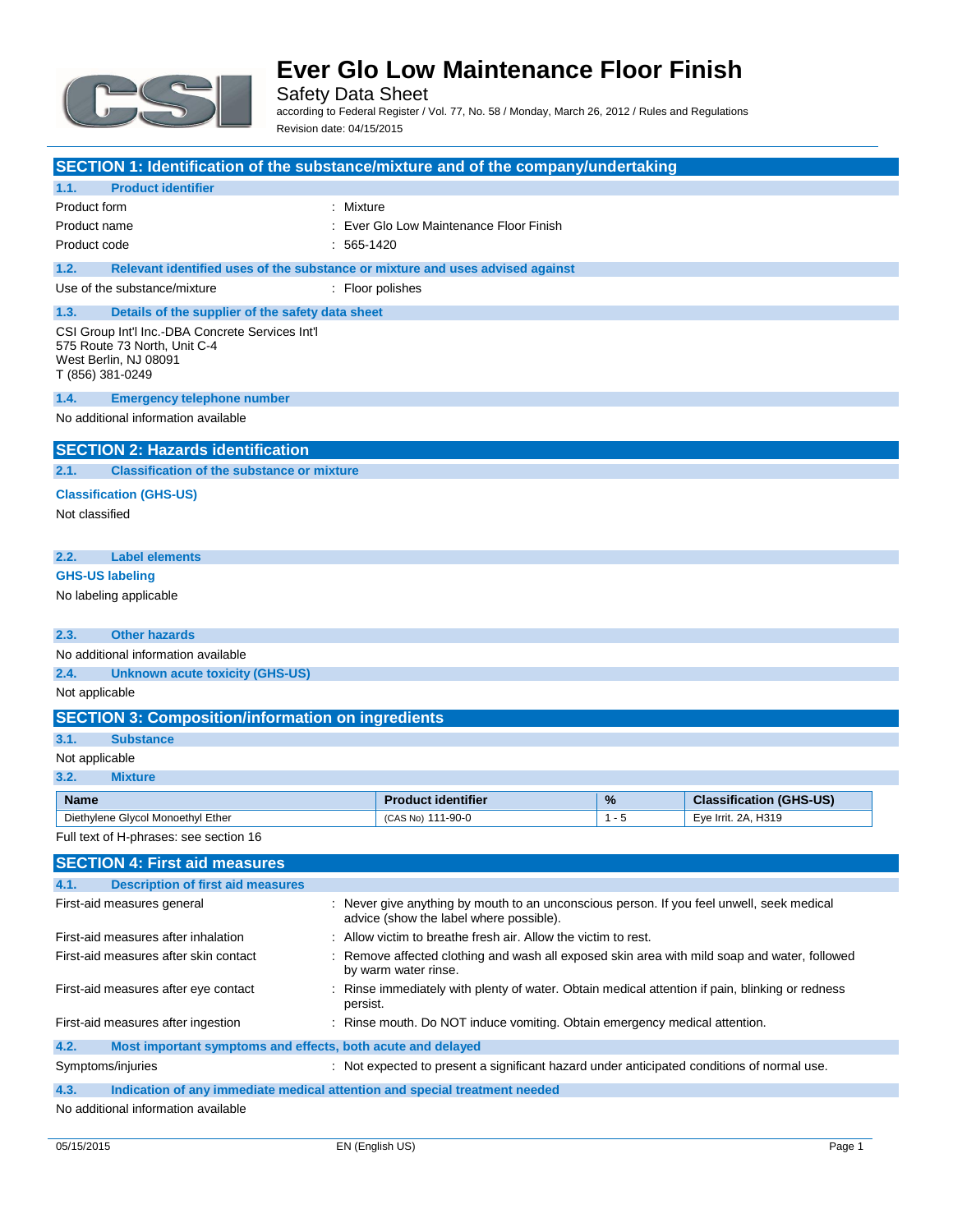Safety Data Sheet

according to Federal Register / Vol. 77, No. 58 / Monday, March 26, 2012 / Rules and Regulations

| <b>SECTION 5: Firefighting measures</b>                           |                                                                                                                                                                                                              |  |
|-------------------------------------------------------------------|--------------------------------------------------------------------------------------------------------------------------------------------------------------------------------------------------------------|--|
| <b>Extinguishing media</b><br>5.1.                                |                                                                                                                                                                                                              |  |
| Suitable extinguishing media                                      | : Foam. Dry powder. Carbon dioxide. Water spray. Sand.                                                                                                                                                       |  |
| Unsuitable extinguishing media                                    | : Do not use a heavy water stream.                                                                                                                                                                           |  |
| 5.2.                                                              | Special hazards arising from the substance or mixture                                                                                                                                                        |  |
| No additional information available                               |                                                                                                                                                                                                              |  |
| 5.3.<br><b>Advice for firefighters</b>                            |                                                                                                                                                                                                              |  |
| Firefighting instructions                                         | : Use water spray or fog for cooling exposed containers. Exercise caution when fighting any                                                                                                                  |  |
| Protection during firefighting                                    | chemical fire. Prevent fire-fighting water from entering environment.<br>: Do not enter fire area without proper protective equipment, including respiratory protection.                                     |  |
| <b>SECTION 6: Accidental release measures</b>                     |                                                                                                                                                                                                              |  |
| 6.1.                                                              | Personal precautions, protective equipment and emergency procedures                                                                                                                                          |  |
| 6.1.1.<br>For non-emergency personnel                             |                                                                                                                                                                                                              |  |
| <b>Emergency procedures</b>                                       | : Evacuate unnecessary personnel.                                                                                                                                                                            |  |
|                                                                   |                                                                                                                                                                                                              |  |
| 6.1.2.<br>For emergency responders                                |                                                                                                                                                                                                              |  |
| Protective equipment                                              | : Equip cleanup crew with proper protection.<br>: Ventilate area.                                                                                                                                            |  |
| <b>Emergency procedures</b>                                       |                                                                                                                                                                                                              |  |
| 6.2.<br><b>Environmental precautions</b>                          |                                                                                                                                                                                                              |  |
|                                                                   | Prevent entry to sewers and public waters. Notify authorities if liquid enters sewers or public waters.                                                                                                      |  |
| 6.3.                                                              | Methods and material for containment and cleaning up                                                                                                                                                         |  |
| Methods for cleaning up                                           | : Soak up spills with inert solids, such as clay or diatomaceous earth as soon as possible. Collect<br>spillage. Store away from other materials.                                                            |  |
| 6.4.<br><b>Reference to other sections</b>                        |                                                                                                                                                                                                              |  |
| See Heading 8. Exposure controls and personal protection.         |                                                                                                                                                                                                              |  |
|                                                                   |                                                                                                                                                                                                              |  |
| <b>SECTION 7: Handling and storage</b>                            |                                                                                                                                                                                                              |  |
| 7.1.<br><b>Precautions for safe handling</b>                      |                                                                                                                                                                                                              |  |
| Precautions for safe handling                                     | : Wash hands and other exposed areas with mild soap and water before eating, drinking or<br>smoking and when leaving work. Provide good ventilation in process area to prevent formation<br>of vapor.        |  |
| 7.2.                                                              | Conditions for safe storage, including any incompatibilities                                                                                                                                                 |  |
| Storage conditions                                                | : Keep only in the original container in a cool, well ventilated place away from heat, hot surfaces,<br>sparks, open flame and other ignition sources. No smoking. Keep container closed when not in<br>use. |  |
| Incompatible products                                             | : Strong bases. Strong acids.                                                                                                                                                                                |  |
| Incompatible materials                                            | Sources of ignition. Direct sunlight.                                                                                                                                                                        |  |
| 7.3.                                                              |                                                                                                                                                                                                              |  |
| <b>Specific end use(s)</b><br>No additional information available |                                                                                                                                                                                                              |  |
|                                                                   |                                                                                                                                                                                                              |  |
|                                                                   | <b>SECTION 8: Exposure controls/personal protection</b>                                                                                                                                                      |  |
| 8.1.<br><b>Control parameters</b>                                 |                                                                                                                                                                                                              |  |
| Ever Glo Low Maintenance Floor Finish                             |                                                                                                                                                                                                              |  |
| <b>ACGIH</b>                                                      | Not applicable                                                                                                                                                                                               |  |
| <b>OSHA</b>                                                       | Not applicable                                                                                                                                                                                               |  |
| Diethylene Glycol Monoethyl Ether (111-90-0)                      |                                                                                                                                                                                                              |  |
| <b>ACGIH</b>                                                      | Not applicable                                                                                                                                                                                               |  |
| <b>OSHA</b>                                                       | Not applicable                                                                                                                                                                                               |  |
|                                                                   |                                                                                                                                                                                                              |  |
| 8.2.<br><b>Exposure controls</b>                                  |                                                                                                                                                                                                              |  |
| Personal protective equipment                                     | : Avoid all unnecessary exposure.                                                                                                                                                                            |  |
| Hand protection                                                   | : Wear protective gloves/eye protection/face protection protective gloves.                                                                                                                                   |  |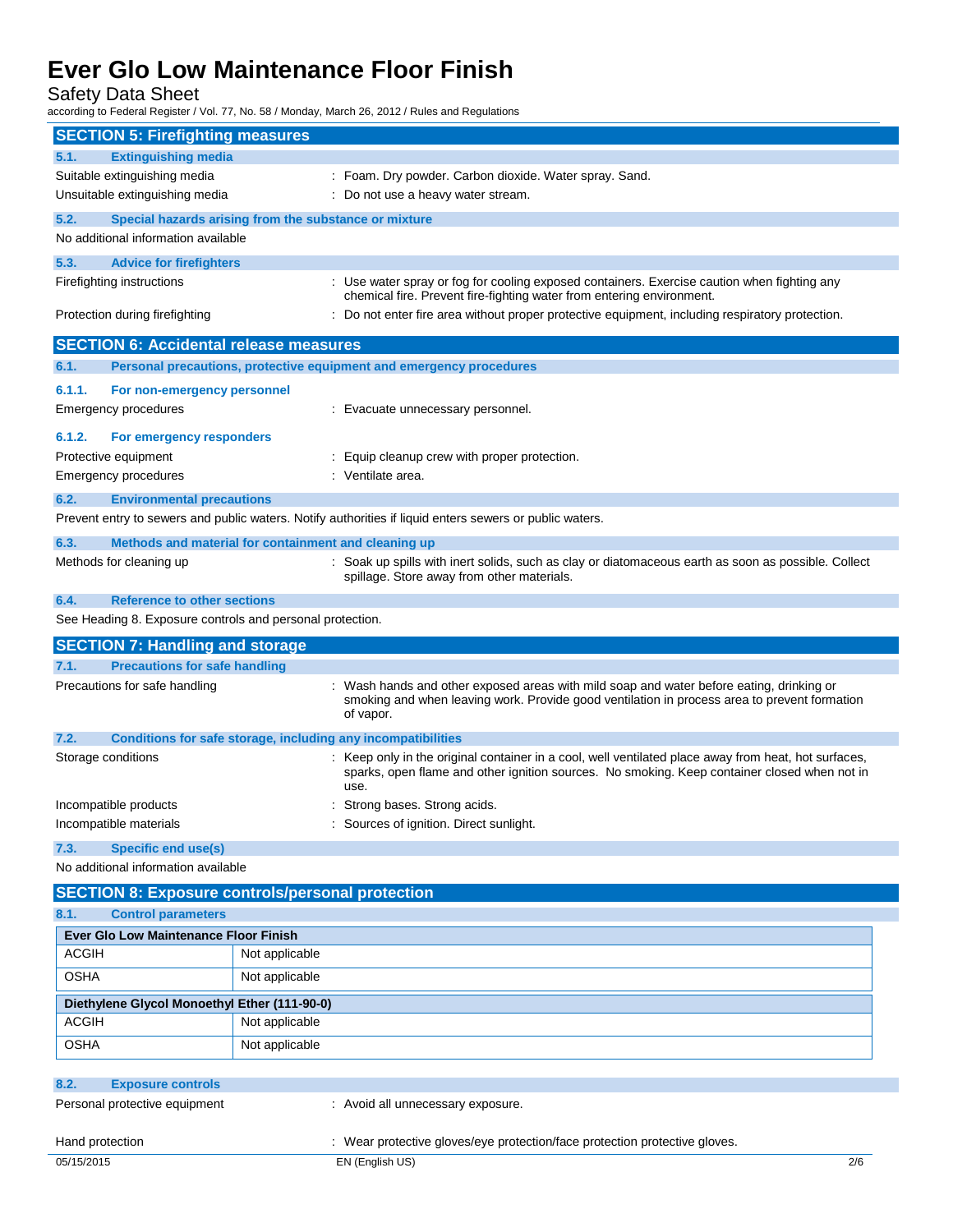Safety Data Sheet

according to Federal Register / Vol. 77, No. 58 / Monday, March 26, 2012 / Rules and Regulations

| Eye protection         | : Chemical goggles or safety glasses.    |
|------------------------|------------------------------------------|
| Respiratory protection | : Wear appropriate mask.                 |
| Other information      | : Do not eat, drink or smoke during use. |

| <b>SECTION 9: Physical and chemical properties</b>            |                                                                                                                        |
|---------------------------------------------------------------|------------------------------------------------------------------------------------------------------------------------|
| Information on basic physical and chemical properties<br>9.1. |                                                                                                                        |
| Physical state                                                | Liquid<br>÷                                                                                                            |
| Color                                                         | milky                                                                                                                  |
| Odor                                                          | Acrylic                                                                                                                |
| Odor threshold                                                | No data available                                                                                                      |
| pH                                                            | 8                                                                                                                      |
| Melting point                                                 | No data available<br>$\blacksquare$                                                                                    |
| Freezing point                                                | No data available                                                                                                      |
| Boiling point                                                 | 212 - 220 °F                                                                                                           |
| Flash point                                                   | $\geq$ 200 °F                                                                                                          |
| Relative evaporation rate (butyl acetate=1)                   | No data available                                                                                                      |
| Flammability (solid, gas)                                     | No data available                                                                                                      |
| <b>Explosion limits</b>                                       | No data available                                                                                                      |
| <b>Explosive properties</b>                                   | No data available                                                                                                      |
| Oxidizing properties                                          | No data available                                                                                                      |
| Vapor pressure                                                | No data available                                                                                                      |
| Relative density                                              | 1.03                                                                                                                   |
| Relative vapor density at 20 °C                               | Same as water                                                                                                          |
| Solubility                                                    | Soluble in water.<br>Water: Solubility in water of component(s) of the mixture :<br>• : 71 g/100ml • • • • 0.1 g/100ml |
| Log Pow                                                       | No data available                                                                                                      |
| Log Kow                                                       | No data available                                                                                                      |
| Auto-ignition temperature                                     | No data available                                                                                                      |
| Decomposition temperature                                     | No data available                                                                                                      |
| Viscosity                                                     | No data available                                                                                                      |
| Viscosity, kinematic                                          | No data available                                                                                                      |
| Viscosity, dynamic                                            | No data available                                                                                                      |
| 9.2.<br><b>Other information</b>                              |                                                                                                                        |

No additional information available

|                  | <b>SECTION 10: Stability and reactivity</b>          |
|------------------|------------------------------------------------------|
| 10.1.            | <b>Reactivity</b>                                    |
|                  | No additional information available                  |
| 10.2.            | <b>Chemical stability</b>                            |
|                  | Stable under normal conditions. Not established.     |
| 10.3.            | <b>Possibility of hazardous reactions</b>            |
| Not established. |                                                      |
| 10.4.            | <b>Conditions to avoid</b>                           |
|                  | Direct sunlight. Extremely high or low temperatures. |
| 10.5.            | <b>Incompatible materials</b>                        |
|                  | Strong acids. Strong bases.                          |
| 10.6.            | <b>Hazardous decomposition products</b>              |
|                  | Fume, Carbon monoxide, Carbon dioxide,               |
|                  | <b>SECTION 11: Toxicological information</b>         |
| 11.1.            | Information on toxicological effects                 |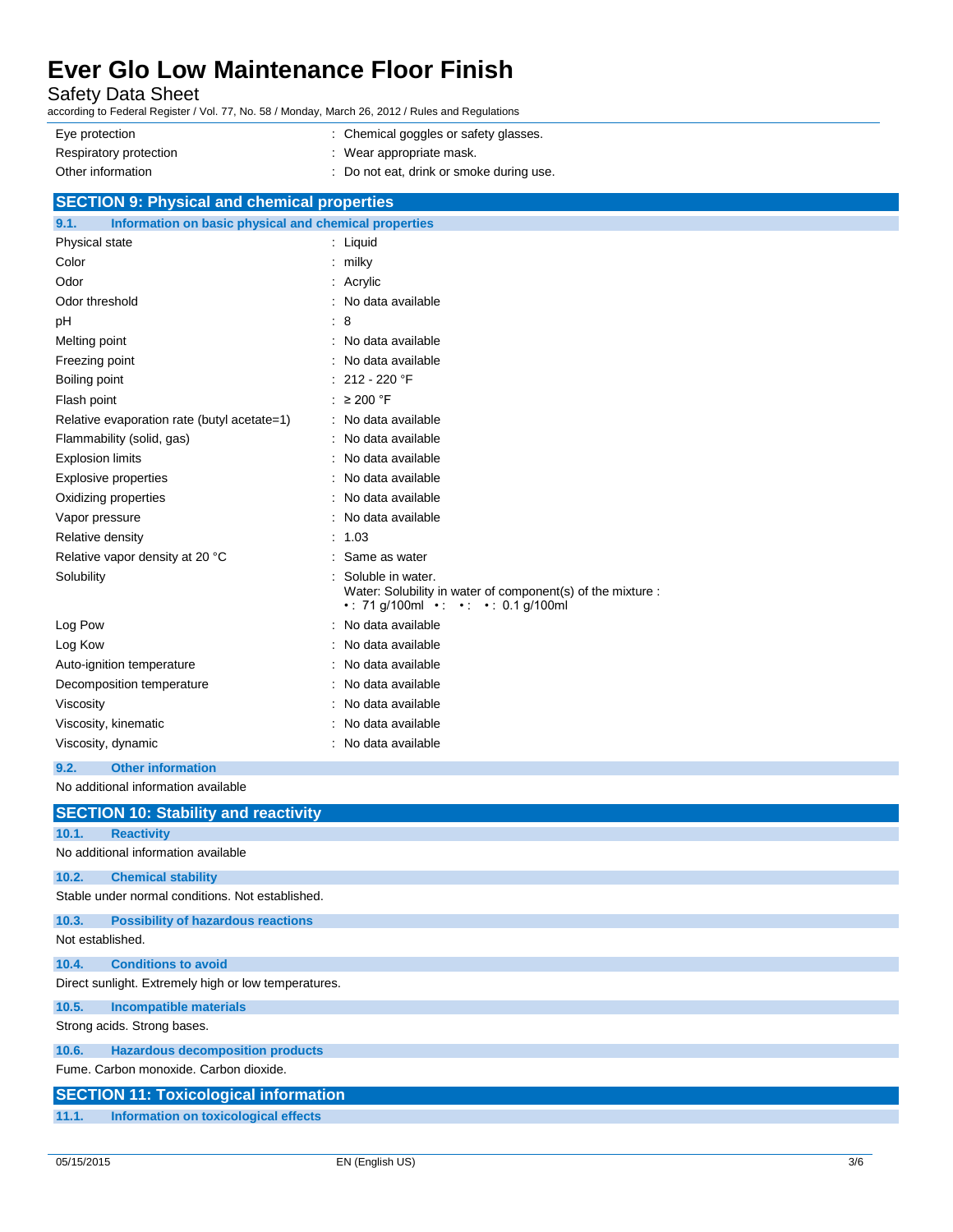Safety Data Sheet

according to Federal Register / Vol. 77, No. 58 / Monday, March 26, 2012 / Rules and Regulations

| Acute toxicity                                         | Not classified                                                      |
|--------------------------------------------------------|---------------------------------------------------------------------|
| Diethylene Glycol Monoethyl Ether (111-90-0)           |                                                                     |
| LD50 oral rat                                          | 5445 mg/kg (Rat)                                                    |
| LD50 dermal rat                                        | 5940 mg/kg (Rat)                                                    |
| LD50 dermal rabbit                                     | $> 5000$ mg/kg (Rabbit)                                             |
| LC50 inhalation rat (mg/l)                             | $> 5.2$ mg/l/4h (Rat)                                               |
| ATE US (oral)                                          | 5445.000 mg/kg body weight                                          |
| ATE US (dermal)                                        | 5940.000 mg/kg body weight                                          |
| Skin corrosion/irritation                              | Not classified                                                      |
|                                                        | pH: 8                                                               |
| Serious eye damage/irritation                          | Not classified                                                      |
|                                                        | pH: 8                                                               |
| Respiratory or skin sensitization                      | Not classified                                                      |
| Germ cell mutagenicity                                 | Not classified                                                      |
| Carcinogenicity                                        | Not classified                                                      |
| Reproductive toxicity                                  | : Not classified                                                    |
| Specific target organ toxicity (single exposure)       | : Not classified                                                    |
| Specific target organ toxicity (repeated<br>exposure)  | : Not classified                                                    |
| Aspiration hazard                                      | Not classified                                                      |
| Potential Adverse human health effects and<br>symptoms | : Based on available data, the classification criteria are not met. |

### **SECTION 12: Ecological information 12.1. Toxicity Diethylene Glycol Monoethyl Ether (111-90-0)** LC50 fish 1 12900 mg/l (96 h; Salmo gairdneri (Oncorhynchus mykiss); Flow-through system) EC50 Daphnia 1 3940 mg/l (48 h; Daphnia magna) EC50 other aquatic organisms 1 10661 mg/l (Echinoidea; Growth) LC50 fish 2 end of the state of the state of 9650 mg/l (96 h; Pimephales promelas; Flow-through system) **12.2. Persistence and degradability Ever Glo Low Maintenance Floor Finish**  Persistence and degradability Not established. **Diethylene Glycol Monoethyl Ether (111-90-0)** Persistence and degradability **Readily biodegradable in water.** Biochemical oxygen demand (BOD) 0.20 g O2/g substance Chemical oxygen demand (COD) 1.85 g O2/g substance ThOD 1.9078849 g O2/g substance BOD (% of ThOD) 0.11 % ThOD **12.3. Bioaccumulative potential Ever Glo Low Maintenance Floor Finish** Bioaccumulative potential Not established. **Diethylene Glycol Monoethyl Ether (111-90-0)** Log Pow 2012 -1.19 - 0.08 Bioaccumulative potential Bioaccumulation: not applicable. **12.4. Mobility in soil Diethylene Glycol Monoethyl Ether (111-90-0)** Surface tension 0.032 N/m (25 °C)

**12.5. Other adverse effects**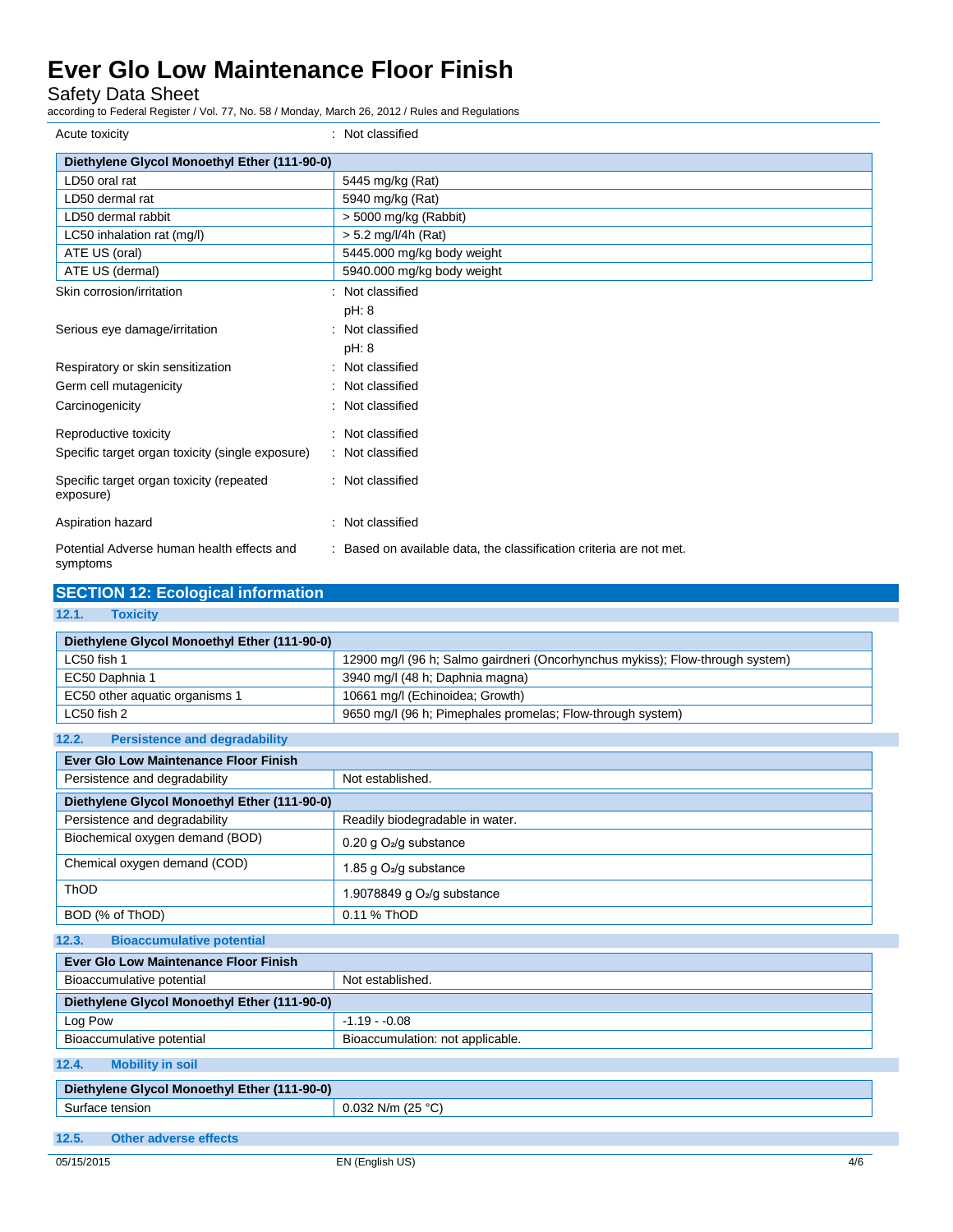Safety Data Sheet

according to Federal Register / Vol. 77, No. 58 / Monday, March 26, 2012 / Rules and Regulations

| according to Federal Hegister / Vol. 77, NO. 907 Monday, March 20, 2012 / Nules and Negulations |                                                                           |
|-------------------------------------------------------------------------------------------------|---------------------------------------------------------------------------|
| Effect on the global warming                                                                    | : No known ecological damage caused by this product.                      |
| Other information                                                                               | : Avoid release to the environment.                                       |
| <b>SECTION 13: Disposal considerations</b>                                                      |                                                                           |
| <b>Waste treatment methods</b><br>13.1.                                                         |                                                                           |
| Waste disposal recommendations                                                                  | : Dispose in a safe manner in accordance with local/national regulations. |
| Ecology - waste materials                                                                       | : Avoid release to the environment.                                       |
| <b>SECTION 14: Transport information</b>                                                        |                                                                           |
|                                                                                                 |                                                                           |
| <b>Department of Transportation (DOT)</b>                                                       |                                                                           |
|                                                                                                 |                                                                           |

In accordance with DOT Not regulated for transport

**Additional information**

Other information **contains the contact of the contact of the contact of the contact of the contact of the contact of the contact of the contact of the contact of the contact of the contact of the contact of the contact of** 

#### **ADR**

No additional information available

#### **Transport by sea**

No additional information available

### **Air transport**

No additional information available

### **SECTION 15: Regulatory information**

### **15.1. US Federal regulations**

**Diethylene Glycol Monoethyl Ether (111-90-0)** Listed on the United States TSCA (Toxic Substances Control Act) inventory

#### **15.2. International regulations**

**CANADA** No additional information available

#### **EU-Regulations**

No additional information available

**Classification according to Regulation (EC) No. 1272/2008 [CLP]** No additional information available

**Classification according to Directive 67/548/EEC [DSD] or 1999/45/EC [DPD]** Not classified

### **National regulations**

No additional information available

#### **15.3. US State regulations**

No additional information available

| <b>SECTION 16: Other information</b> |              |
|--------------------------------------|--------------|
| Revision date                        | : 04/15/2015 |
| Other information                    | None.        |

Full text of H-phrases:

| =∨e<br>-         | ateaor<br>$\sim$<br>eve<br>$\mathsf{A}$ $\mathsf{A}$<br>Эτι<br>ъ.<br>בנונוו<br>- LF<br>.<br>. . |
|------------------|-------------------------------------------------------------------------------------------------|
| H319<br>. .<br>_ | rritation)<br>$\bigcirc$<br>serious<br>$-1$                                                     |